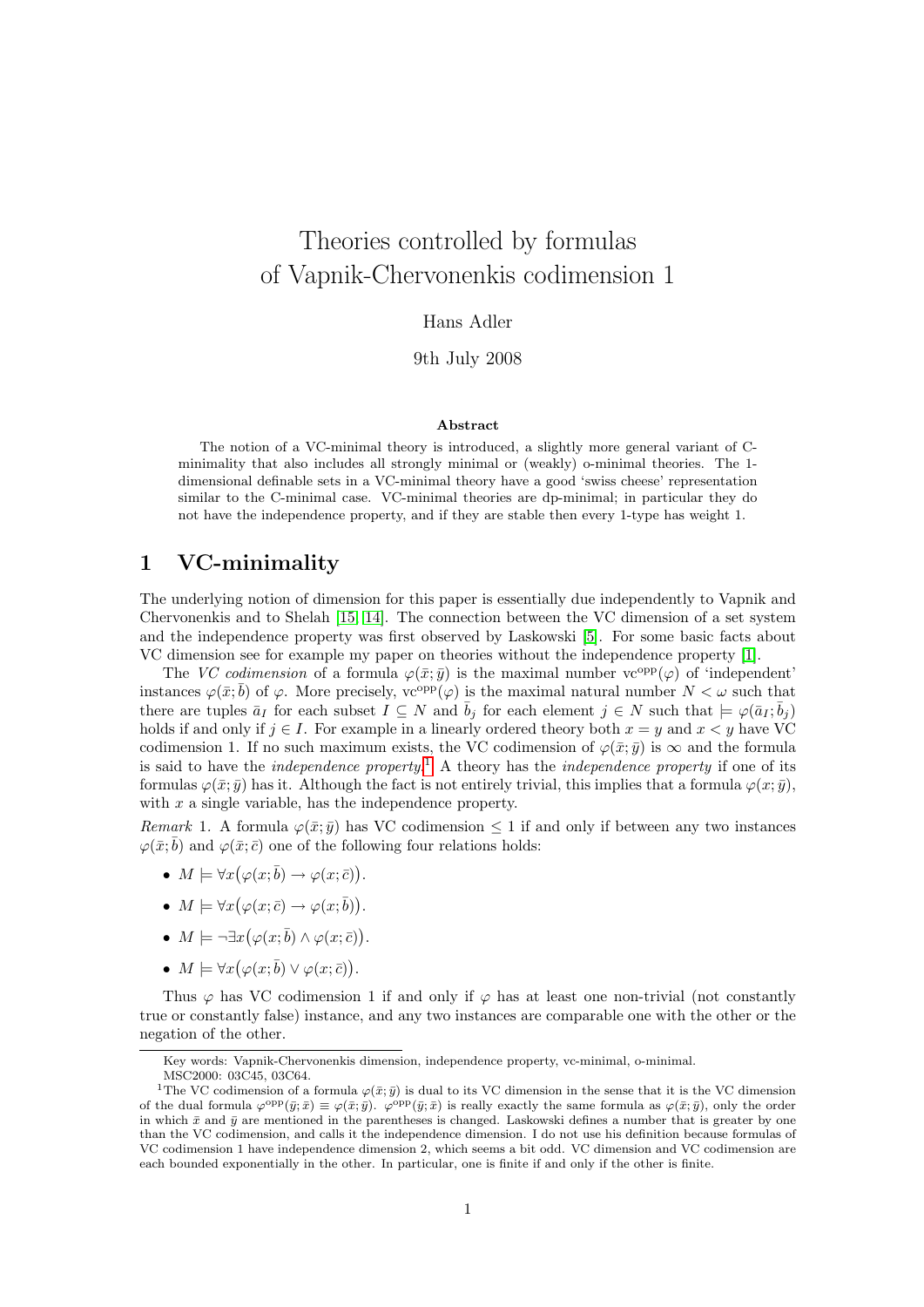Definition 2. A VC-minimal formula is a formula of VC codimension 1. A finitely VC-minimal theory is a complete theory T with a distinguished VC-minimal formula  $\alpha(x; \bar{y})$ , such that every formula  $\varphi(x;\bar{c})$  with parameters in a model  $M \models T$  is equivalent to a boolean combination of instances  $\alpha(x;\bar{b})$ , each with parameters  $\bar{b} \in M$ .

At this point we could check that every finitely VC-minimal theory is NIP. But we will see later that in fact every VC-minimal theory is even dp-minimal.

Since the formula  $x = y$  is VC-minimal for every theory (with infinite models), every strongly minimal theory is finitely VC-minimal when equipped with this formula. It is also easy to see that every o-minimal theory is finitely VC-minimal when equipped with the formula  $(x \leq y_0 \wedge y_0 =$  $y_1$ ) $\vee$ ( $x < y_0 \wedge y_0 \neq y_1$ ). However, some weakly o-minimal theories are not finitely VC-minimal. For example consider the theory of a dense linear order together with a non-empty set of predicates, each of which defines an irrational cut. It is weakly o-minimal but not o-minimal. We can deal with the case of finitely many predicates by coding them in a single formula; yet here we have infinitely many irrational cuts and so this does not work and there is no way to regard the theory as finitely VC-minimal. To cover such theories as well, we need the notion of VC-minimality in its full generality.

The (stable) theory of two cross-cutting equivalence relations, which clearly does not deserve being called 'minimal' (since every 1-type has weight 2), shows that it is not enough to have a family of VC-minimal formulas. We must be a bit more careful, and will require that the family itself be VC-minimal.

We will call a family of formulas  $\Phi(\bar{x}) = {\varphi^s(\bar{x}; \bar{y}^s)}|s \in S}$  an *instantiable family*. The *in*stances of such a family are the formulas  $\varphi^{s}(\bar{x};\bar{b})$ , with parameters  $\bar{b}$  taken from some model. An instantiable family is instance-trivial if all of its instances are trivial. By the coding trick which we already used to make o-minimal theories VC-minimal, every non-empty finite instantiable family can be replaced by a single formula which has exactly the same instances.

The VC codimension of an instantiable family  $\Phi(\bar{x})$  is defined like that of a single formula: as the maximal natural number  $N < \omega$  such that there are tuples  $\bar{a}_I$  for each subset  $I \subseteq N$  and instances  $\varphi^{s_j}(\bar{x}, \bar{b}^j)$  of  $\Phi$  for each element  $j \in N$  such that  $\models \varphi^{s_j}(\bar{a}_I, \bar{b}^j)$  holds if and only if  $j \in I$ . This definition can be extended so that the VC codimension can also be an infinite cardinal, and for infinite families this would actually make sense; but there are several ways to do this, and we have no need to do it in this paper.

We say that a 1-sorted theory T has  $1$ -QE down to instances of an instantiable family  $\Phi(x)$ , if every formula with parameters in a model  $M \models T$  is equivalent to a Boolean combination of instances of  $\Phi(x)$ . Thus we can rephrase Definition 2 more elegantly, and say that a finitely VC-minimal theory is a theory which has 1-QE down to instances of a distinguished VC-minimal formula.

Definition 3. A *VC-minimal theory* is a complete 1-sorted theory which has 1-QE down to instances of a distinguished VC-minimal instantiable family.

Thus the finitely VC-minimal theories are those VC-minimal theories for which the instantiable family consists of a single formula or, up to a coding trick, those VC-minimal theories whose instantiable family is finite.

Remark 4. Every o-minimal theory is finitely VC-minimal, and every weakly o-minimal theory is VC-minimal.

Note that the theory of a dense cyclic order is not VC-minimal, although it becomes o-minimal after naming a parameter. This shows that the notion of VC-minimality, although arguably more natural than many other notions of 'minimality', is still not preserved under arbitrary reducts.

### 2 Directed systems and Swiss cheese

**Definition 5.** An instantiable family is a *directed family* if any two instances  $\varphi(\bar{x}; \bar{b})$  and  $\psi(\bar{x}; \bar{c})$ are either comparable (one of them implies the other) or inconsistent with each other; i.e. one of the following three relations holds between them: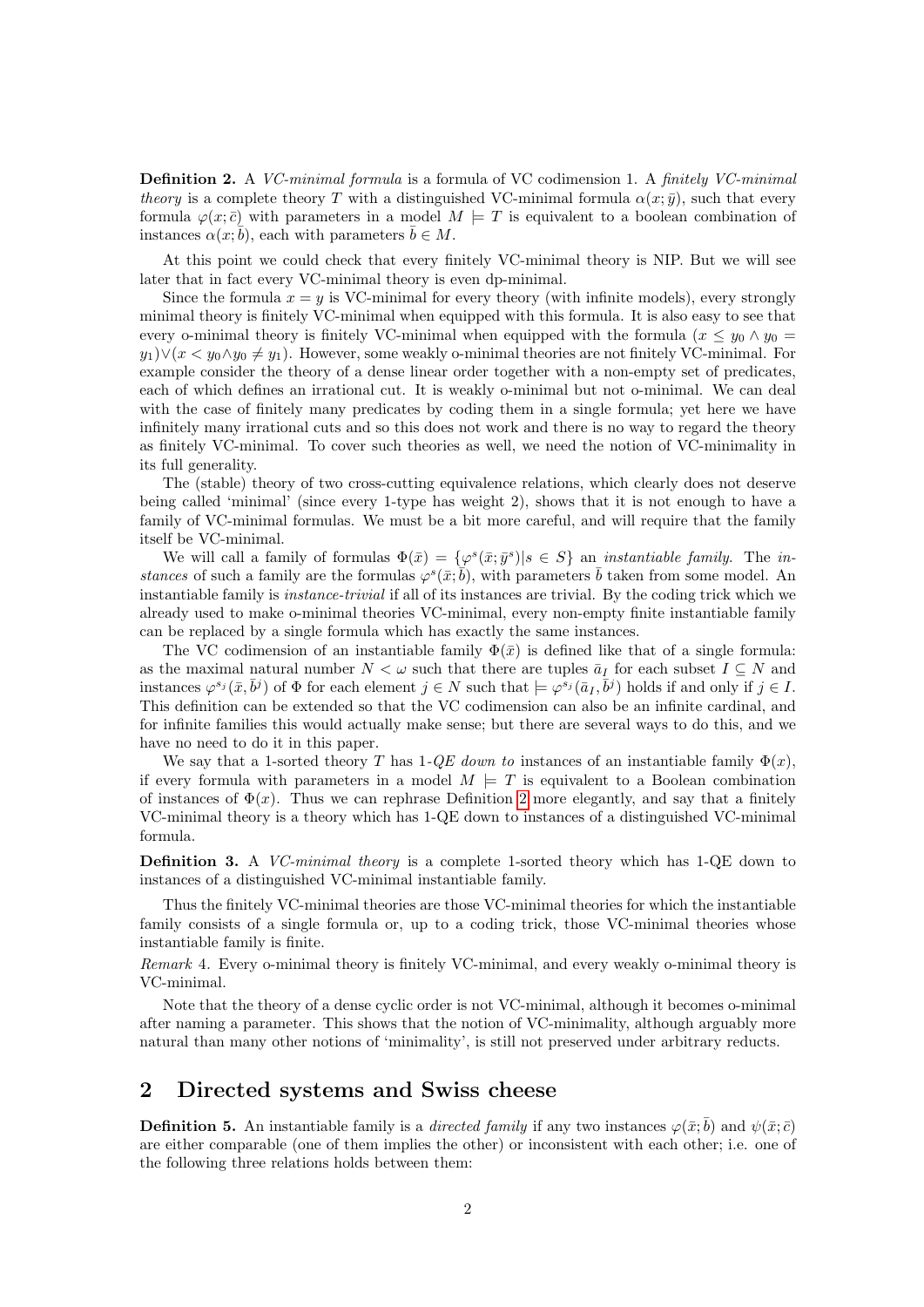3

- $M \models \forall x (\varphi(x; \bar{b}) \rightarrow \psi(x; \bar{c})).$
- $M \models \forall x (\psi(x; \bar{c}) \rightarrow \varphi(x; \bar{b})).$
- $M \models \neg \exists x (\varphi(x; \overline{b}) \land \psi(x; \overline{c})).$

A directed VC-minimal theory is a VC-minimal theory whose distinguished VC-minimal family is directed.

Clearly every directed family is a VC-minimal family. The converse is false, but 'morally true':

**Proposition 6.** Suppose  $\Phi(x)$  is a VC-minimal instantiable family which has a non-trivial instance that is equivalent to a formula without parameters. Then there is a directed family  $\Psi(x)$  of the same cardinality, such that every instance or negated instance of  $\Psi$  is equivalent to an instance or negated instance of Φ, and vice versa.

*Proof.* Fix a model  $M \models T$ . Let A consist of the sets of realisations of all instances of  $\Phi$  and their complements, except  $\emptyset$  and M. We denote the complement of any  $A \in \mathcal{A}$  by A'. By VCminimality, for any two elements  $A, B \in \mathcal{A}$ , either A and B are comparable or A and B' are comparable.

Fix an element  $C \in \mathcal{A}$  which represents an instance  $\chi(\bar{x}; \bar{c})$  of a formula  $\chi(\bar{x}; \bar{z}) \in \Phi(\bar{x})$ . For every  $A \in \mathcal{A}$  we see that A is comparable to either C or C', but not both. Therefore A is a disjoint union of the set  $\{A \in \mathcal{A} \mid A \subseteq C\} \cup \{A \in \mathcal{A} \mid A \subsetneq C'\}$  and its dual  $\{A \in \mathcal{A} \mid A \supseteq C'\} \cup \{A \in \mathcal{A} \mid A \subseteq C\}$  $A \supsetneq C$ . As a consequence, the system consisting of the following formulas  $\varphi'(\bar{x}; \bar{y})$  (one for each  $\varphi(\bar{x}; \bar{y}) \in \Phi(\bar{x})),$ 

$$
(\alpha(\bar{y}, \bar{c}) \wedge \varphi(\bar{x}; \bar{y})) \quad \vee \quad (\neg \alpha(\bar{y}, \bar{c}) \wedge \neg \varphi(\bar{x}; \bar{y})),
$$

where  $\alpha(\bar{y}, \bar{c})$  is defined as

 $(\forall \bar{x}(\varphi(\bar{x};\bar{y}) \rightarrow \chi(\bar{x};\bar{c})) \quad \vee \quad (\forall \bar{x}(\varphi(\bar{x};\bar{y}) \rightarrow \neg \chi(\bar{x};\bar{c})) \land \exists \bar{x}(\neg \varphi(\bar{x};\bar{y}) \land \neg \chi(\bar{x};\bar{c}))),$ 

is a directed family and defines the same set  $A$  as does  $\varphi$ .

Thus every VC-minimal theory can be made directed, although we may have to add the parameters of one non-trivial instance first. Obvious examples of directed families are  $x = y$  in any theory, and  $x < y$  in a linearly ordered theory. An interesting observation is that in any theory, if  $\Phi(x)$  is a directed family, then  $\Phi(x) \cup \{x = y\}$  is again a directed family.

Weakly o-minimal theories have 1-QE down to the infinite directed family consisting of all formulas  $\varphi(x; \bar{y})$  with the property that every instance defines a downward closed set.

1-dimensional sets in a directed VC-minimal theory have a very nice representation similar to the C-minimal case. We will call the set of realisations of an instance of the distinguished directed VC-minimal family a *ball*. We will refer to any set of the form  $A \setminus (B_0 \cup \cdots \cup B_{n-1})$ , where A is a ball or the full domain, and  $B_0, \ldots, B_{n-1}$  are disjoint balls and subsets of A, as a swiss cheese.

Proposition 7. In a directed VC-minimal theory, the realisation set of every formula with parameters is a disjoint union of swiss cheeses.

Proof. By induction on the boolean combinations: Show that the property of being a disjoint union of swiss cheeses is preserved under union and complementation.  $\Box$ 

In the case of a strongly minimal theory, the balls are the singletons, and therefore the swiss cheeses are the singletons and the cofinite sets. For a (weakly) o-minimal theory, the balls are the definable downward-closed sets. In this case a ball cannot have two disjoint holes, and the swiss cheeses are precisely the definable convex sets.

**Proposition 8.** The following are equivalent for a directed VC-minimal theory  $T$ :

• There is a bound on the lengths of chains of balls.

Update proof notation!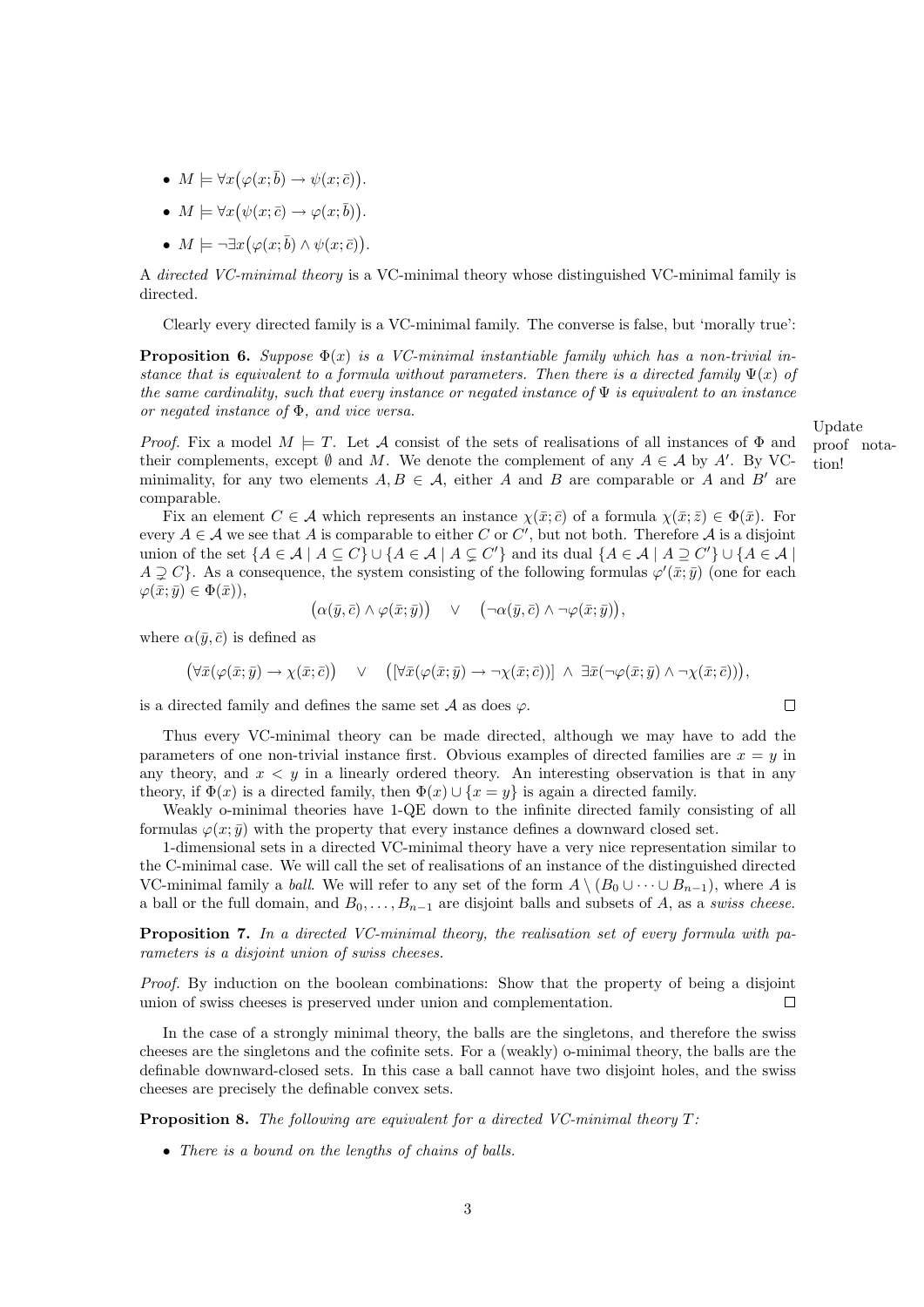

Figure 1: Disjoint union of three swiss cheeses, each with two holes.

- For every formula in the distinguished family there is a finite upper bound on the lengths of chains of balls defined by the formula.
- T is equational.
- $\bullet$  T is stable.
- $\bullet$  T is simple.
- T does not have the strict order property.

How about superstability?

#### Proposition 9. Every VC-minimal theory is dp-minimal.

Under what conditions are VC-minimal groups abelian-by-finite? Note that there are Cminimal counter-examples. (Is every o-minimal—not ordered—group abelian-by-finite?)

Under what conditions do VC-minimal theories have the exchange property?

Can we define a natural topology that specialises correctly to the o-minimal and C-minimal case? The strongly minimal case does not help: The topology will be either discrete or trivial. In the C-minimal case, those balls which are not points form the basic open sets. The following produces the discrete topology in the strongly minimal case, and also the correct o-minimal (and weakly o-minimal) and C-minimal topologies, provided that all maximal chains of balls are dense: For every ball or co-ball, take the intersection of all balls or co-balls that are strictly greater as a basic clopen set. In the o-minimal case, this definition glues together as inseparable any sequence of discrete points. While not the expected result, this does seem to make some kind of sense. There is a similar effect for valued fields with a discrete value group. I have no intuition for this case, and the resulting topology is coarser (has less open sets) than the usual C-minimal topology.

Can we prove a cell decomposition theorem?

### 3 D-relation of a finitely VC-minimal theory

Following Adeleke and Neumann, we say that a D-relation is a quarternary relation  $D$  satisfying the following axioms:

D1  $D(a, b; c, d) \Rightarrow D(b, a; c, d) \wedge D(c, d; a, b).$ 

**D2**  $D(a, b; c, d) \Rightarrow \neg D(a, c; b, d).$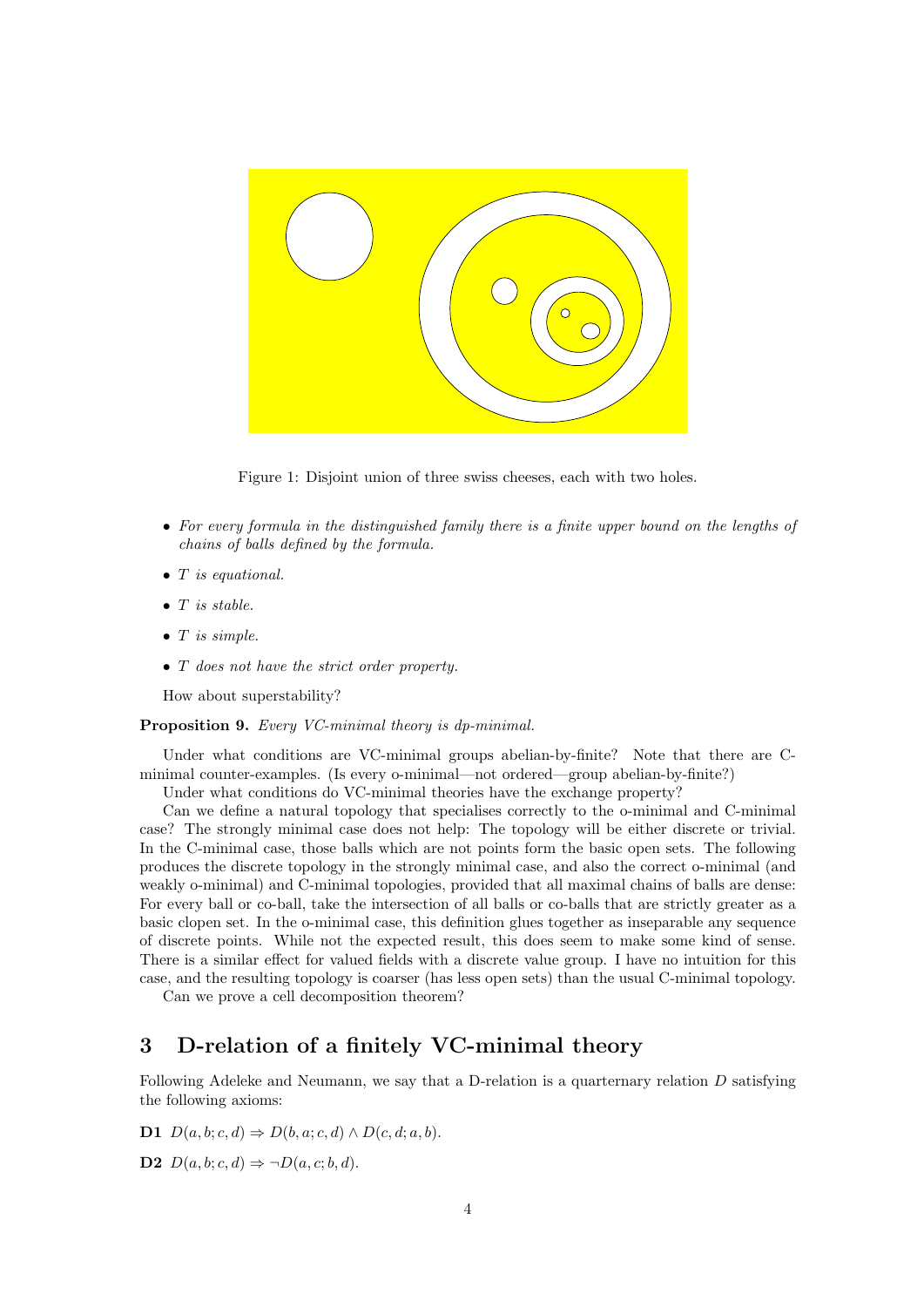D3  $D(a, b; c, d) \Rightarrow D(a, e; c, d) \vee D(a, b; c, e).$ 

Axiom D1 says that we can think of D as a relation between the two sets  $\{a, b\}$  and  $\{c, d\}$ , and that this relation is symmetric. Note that by D2,  $D(a, b; a, d)$  can never hold. Therefore by D3,  $D(a, b; c, d)$  implies  $D(a, a; c, d)$ .

Similarly, we can see that  $D(a, b; c, d) \wedge D(a', b; c, d)$  implies  $D(a, a'; c, d)$ . (Otherwise  $D(a, b; c, a')$ ) and  $D(a',b;c,a)$  by D3. But this contradicts D3.) This makes it expedient to think of D as a (symmetric) relation that can hold between two sets with an arbitrary number of elements, e.g. between  $\{a, a', b\}$  and  $\{c, d\}.$ 

We usually write  $D(a, b; c, d)$  to stress the symmetries of the D-relation. But when talking about instances we think of the division  $D(a; b, c, d)$ , and so by the instances of D we mean the formulas of the form  $D(x, b; c, d)$ . The location of the semicolon is mostly a matter of clarity and style.

Remark 10. Every D-relation  $D(x; y, z, u)$  is a VC-minimal formula.

*Proof.* Suppose D is not VC-minimal. Let  $D(x, b; c, d)$  and  $D(x, e; f, g)$  be two instances that are not comparable, and such that one is not comparable to the complement of the other. Let  $a_1, a_2, a_3, a_4$  witness this:

$$
D(a_1, b; c, d) \qquad D(a_2, b; c, d) \qquad \neg D(a_3, b; c, d) \qquad \neg D(a_4, b; c, d)
$$
  

$$
D(a_1, e; f, g) \qquad \neg D(a_2, e; f, g) \qquad D(a_3, e; f, g) \qquad \neg D(a_4, e; f, g).
$$

From  $D(a_1, b; c, d) \wedge \neg D(a_3, b; c, d)$  we get  $D(a_1, b; a_3, c)$  using D3. From  $D(a_2, b; c, d) \wedge \neg D(a_3, b; c, d)$ we get  $D(a_2, b; a_3, c)$  using D3. Putting both results together we get  $D(a_1, a_2; a_3, c)$ . Exactly the same argument with  $a_4$  in place of  $a_3$  shows  $D(a_1, a_2; a_4, c)$ . From  $D(a_1, a_2; a_3, c) \wedge D(a_1, a_2; a_4, c)$ we get  $D(a_1, a_2; a_3, a_4)$ .

By exactly the same series of arguments for  $D(x, e; f, g)$ , but with  $a_2$  and  $a_3$  exchanged, we can show  $D(a_1, a_3; a_2, a_4)$ . Taken together, our two final results contradict D2.  $\Box$ 

Definition 11. A *D-minimal theory* is a complete 1-sorted theory which has 1-QE down to instances of a distinguished D-relation.

By the previous remark, every D-minimal theory is VC-minimal, with the same distinguished formula. Conversely, every VC-minimal theory is equipped with a natural D-relation. Given any formula  $\varphi(x; \bar{y})$ , let us define a quarternary relation  $D_{\varphi}$  by

$$
D_{\varphi}(x, u; v, w) \equiv
$$
  

$$
\exists \bar{y}(\varphi(x; \bar{y}) \land \varphi(u; \bar{y}) \land \neg \varphi(v; \bar{y}) \land \neg \varphi(w; \bar{y})) \lor \exists \bar{y}(\neg \varphi(x; \bar{y}) \land \neg \varphi(u; \bar{y}) \land \varphi(v; \bar{y}) \land \varphi(w; \bar{y})).
$$

Remark 12. If  $\varphi(x;\bar{y})$  is a VC-minimal formula, then  $D_{\varphi}$  is a D-relation.

*Proof.* It is trivial to check axiom D1. Suppose axiom D2 fails, i.e. we have  $a, b, c, d$  such that  $D(a, b; c, d) \wedge D(a, c; b, d)$ . Without loss of generality, we have parameters  $\bar{h}$  and  $\bar{e}^{\prime}$  such that  $\varphi(a;\bar{h}) \wedge \varphi(b;\bar{h}) \wedge \neg \varphi(c;\bar{h}) \wedge \neg \varphi(d;\bar{h})$ . and  $\varphi(a;\bar{h}) \wedge \varphi(c;\bar{h}) \wedge \neg \varphi(b;\bar{h}) \wedge \neg \varphi(d;\bar{h})$ . But this contradicts VC-minimality of  $\varphi$ . For axiom D3, we may assume  $\varphi(a;\bar{h}) \wedge \varphi(b;\bar{h}) \wedge \neg \varphi(c;\bar{h}) \wedge \neg \varphi(d;\bar{h}).$ Depending on whether  $\varphi(e; \bar{h})$  holds or not, we get either  $D(a, e; c, d)$  or  $D(a, b; c, e)$ .  $\Box$ 

It would be natural to expect that if T is VC-minimal with distinguished formula  $\varphi(x; \bar{y})$ , then T is also D-minimal with distinguished formula  $D_{\varphi}$ . But this is not true in general. Consider the theory of a dense linear order without endpoints, together with a predicate  $P$  that defines an irrational cut. This theory is finitely VC-minimal with distinguished family  $\{x < y, x \leq y, Px\}$ and weakly o-minimal, but not o-minimal. But it turns out that the instances of  $D_{\varphi}$  are exactly the instances of  $\{x \le y, x \le y, x \ge y\}$ , and so Px is not a Boolean combination of instances of  $D_{\varphi}$ . We will deal with this problem later, and also with the case of general (not finitely) VCminimal theories. It is easy to check that strongly minimal and o-minimal theories are D-minimal. C-minimal theories become D-minimal if we suitably adjoin a new point  $\infty$  such that  $C(x; y, z)$ can be expressed as  $D(\infty, x; y, z)$ .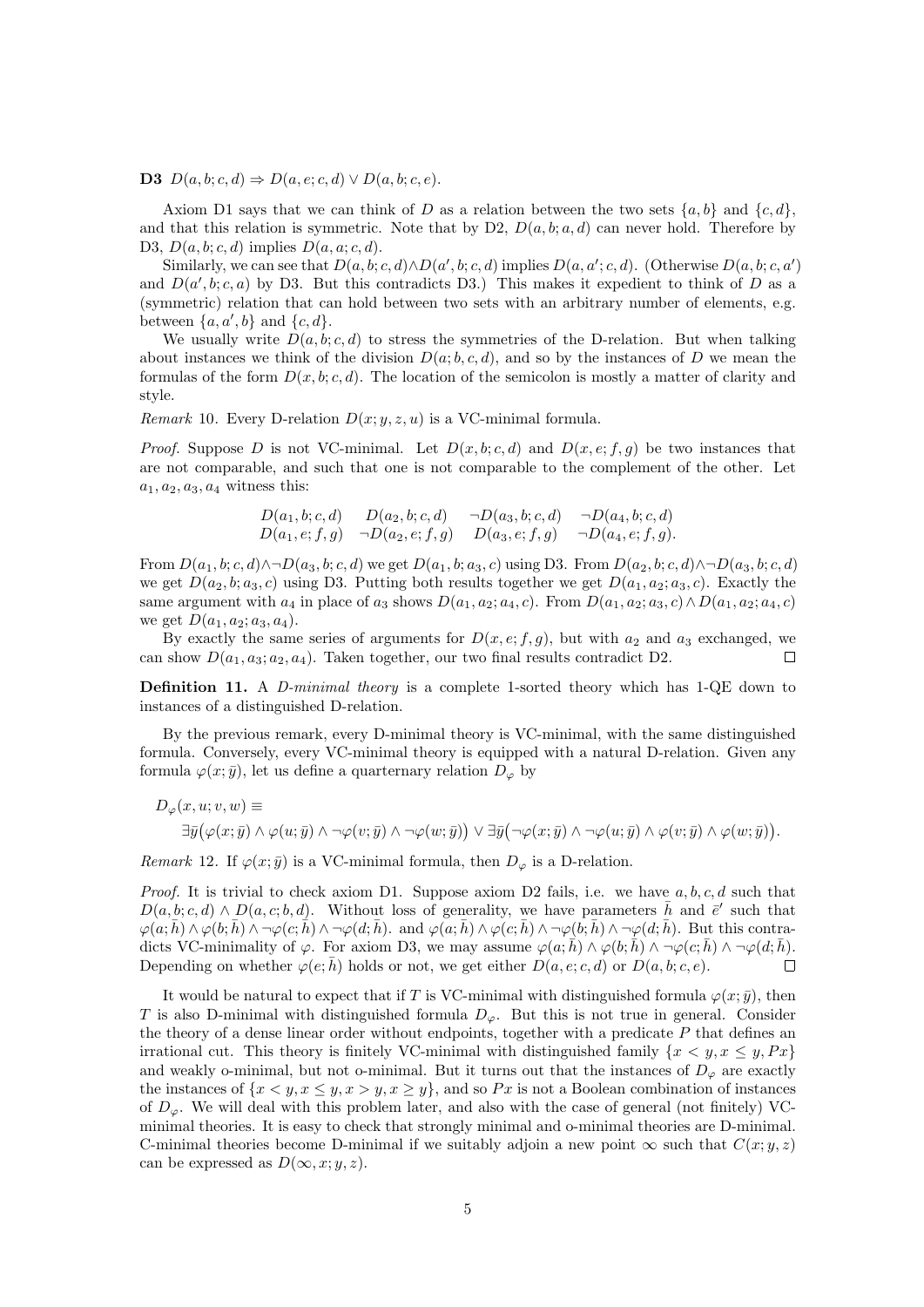### 4 Topology of a finitely VC-minimal theory

Our motivating examples for VC-minimality are strongly minimal, weakly o-minimal and Cminimal theories. Sometimes similar methods and concepts can be used in these three disjoint classes of theories to prove similar results. Our hope is that some of these methods and concepts can be generalised to VC-minimal theories. One very notable concept in (weak) o-minimality and C-minimality is that of a topology on the unary sets. The absence of such a topology in the case of strong minimality need not worry us: It can easily be explained by the plausible assumption that the topology is trivial or discrete. In this section we will see that the D-relation of a finitely VC-minimal theory gives rise to a topology which in our applications is the familiar one.

The following definition essentially follows the terminology of Schoutens [13].

**Definition 13.** A definable topology for a structure M is a formula  $\varphi(x; \bar{y})$  such that the instances of  $\varphi$  define a basis of open sets of a topology on M. An *ind-definable topology* for M is an instantiable family  $\Phi(x)$  such that for every elementary extension N of M, the instances of  $\Phi$ define a basis of open sets of a topology on N.

By compactness, an instantiable family  $\Phi(x)$  is an ind-definable topology if and only if for any two formulas  $\varphi_1(x;\bar{y}_1), \varphi_2(x;\bar{y}_2) \in \Phi(x)$  there is another formula  $\psi(x;\bar{z}) \in \Phi(x)$ , such that

$$
T \models \forall x \bar{y}_1 \bar{y}_2 \Big( \varphi_1(x; \bar{y}_1) \land \varphi_2(x; \bar{y}_2) \rightarrow \exists \bar{z} \Big( \psi(x; \bar{z}) \land \forall x' \big( \varphi_1(x'; \bar{y}_1) \land \varphi_2(x'; \bar{y}_2) \rightarrow \psi(x'; \bar{z}) \big) \Big) \Big).
$$

Every definable topology is ind-definable, and it makes sense to call a formula (instantiable family) a definable (ind-definable) topology for a theory.

Pillay called a theory equipped with a definable topology a first-order topological theory [\[12\]](#page-6-2). First-order topological structures can be regarded as a special case of topological structures in the sense of Flum and Ziegler [\[3\]](#page-6-3).

We define the topology of a finitely VC-minimal theory as follows. Let  $D$  be the D-relation associated with the distinguished VC-minimal formula. Then the *open cones*  $D(x, b; c, d)^M$  form a subbasis of the topology, i.e. the open sets of the topology are the unions of finite intersections of open cones. In a strongly minimal theory the open cones are the singletons and their complements, and so the topology is discrete. In a weakly o-minimal theory the open cones are the sets defined by  $x < b$  and  $x > b$ . The basis also contains the intersections of two open cones, i.e. the empty set and the rational intervals  $b_1 < x < b_2$ . Thus we get the order topology, as expected.

## 5 Weakly D-minimal theories, and the topology of a VCminimal theory

The following is a relatively straightforward generalisation of D-minimality, analogous to weak o-minimality.

**Definition 14.** A weakly D-minimal theory is a complete 1-sorted theory  $T$  equipped with a formula  $D(x, y; z, u)$  which is a D-relation, and with a distinguished instantiable family  $\Phi(x)$  such that for every instance  $\varphi(x; \bar{h})$  we have

$$
\varphi(a;\bar{h})\wedge \varphi(b;\bar{h})\wedge \neg\varphi(c;\bar{h})\wedge \neg\varphi(d;\bar{h})\implies D(a,b;c,d)
$$

and T has 1-QE down to instances of  $\Phi$ .

In particular every finitely VC-minimal theory is weakly D-minimal by taking  $D$  to be its natural D-relation and keeping the same VC-minimal family.

Remark 15. If  $\Phi(x)$  is the distinguished family of a weakly D-minimal theory, then the family  $\Phi'(x) = \Phi(x) \cup \{D(x; y, z, u)\}\$ is a VC-minimal family. In particular the theory when equipped with  $\Phi$  or  $\Phi'$  is a VC-minimal theory.